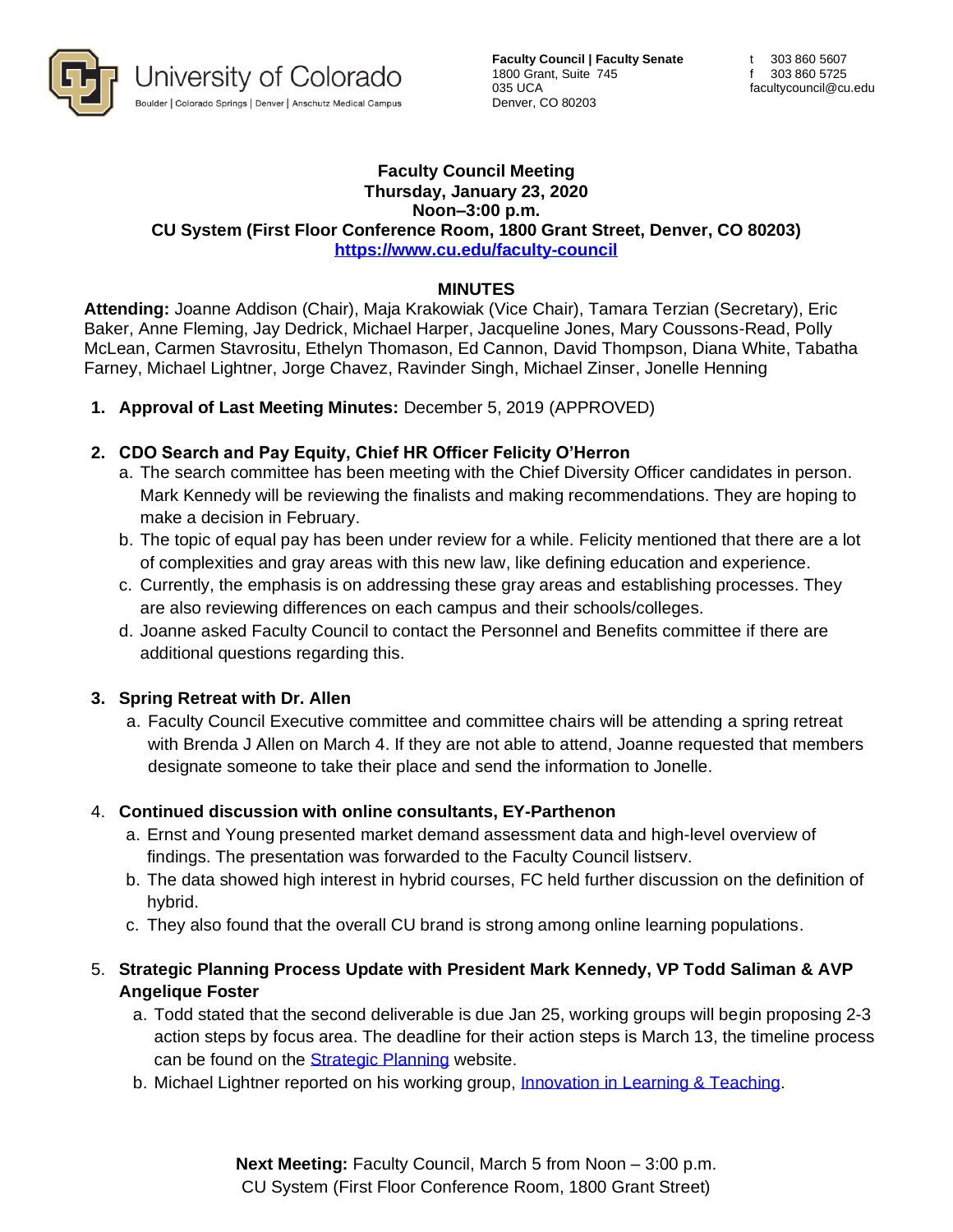## 6. **Academic Affairs Update with VP Michael Lightner**

a. Michael updated Faculty Council on the new civics resolution and its timeline of being finalized by the Board of Regents.

# 7. **APS 1009 with VP Michael Lightner**

- a. Open discussion held after Michael reviewed APS 1009's definition of Faculty Course Questionnaires (FCQs) and publicly available results.
- b. EPUS committee is currently working on this APS, the Personnel & Benefits committee will also be reviewing it.

# 8. **Faculty Council Chair's Report, Joanne Addison**

a. The Diversity Engagement Surveys reports have come in and been sent to various campus groups. The results are not yet public, but there will be an executive summary.

## **9. Campus Faculty Assembly Updates**

- a. Denver Michael Zinser, Chair
	- i. The Chancellor search is underway and there is good representation from faculty on the committee. There is another noncompeting, paired proposal from the library about civics policy. Denver FA is meeting with Office of Digital Education in early December to assess their initiatives and work at CU Denver South. Denver campus is continuing to work on the regent proposal of 15K degree. EY-Parthenon will be attending an upcoming FA meeting.
- b. Anschutz Jacqueline Jones, Chair
	- i. Jacqueline discussed Title IX elections and mental health policy work at FA Anschutz.
- c. Boulder Robert Ferry, Chair
	- i. Boulder campus has created a new communications school. Robert discussed the future of Boulder FA and spreading faculty governance. They are also considering a constitutional convention. There have been many discussions regarding multiple measures of teaching. Elections are coming up for Boulder FA.
- d. Colorado Springs Mary Coussons Read, President
	- i. Springs FA has a committee reviewing multiple means of teaching. CU Springs is now engaged in a Responsibility Center Management budget model; Springs FA has been very involved with it considering the model's focus on enrollment. Elections are coming up for their FA.

## **10. Faculty Council Committee Updates**

- a. Budget Diana White, Chair
	- i. Diana is working with Treasurer Dan Wilson to attend a meeting and address divestment. She reported on the committee's work with Dr. Allen and how they are enthusiastic and eager to learn more from her in the upcoming year. The committee is also looking into reshaping their charge.
- b. Communication Carmen Stavrositu, Chair (TABLED)
- c. CREE Jorge Chavez, Co-Chair
	- i. CREE committee is revisiting their charge with Dr. Allen. They are also working with Brenda on examining recruitment and inclusion. A student representative has been selected and will join the committee at the February meeting. Jorge stated that

**Next Meeting:** Faculty Council, March 5 from Noon – 3:00 p.m. CU System (First Floor Conference Room, 1800 Grant Street)